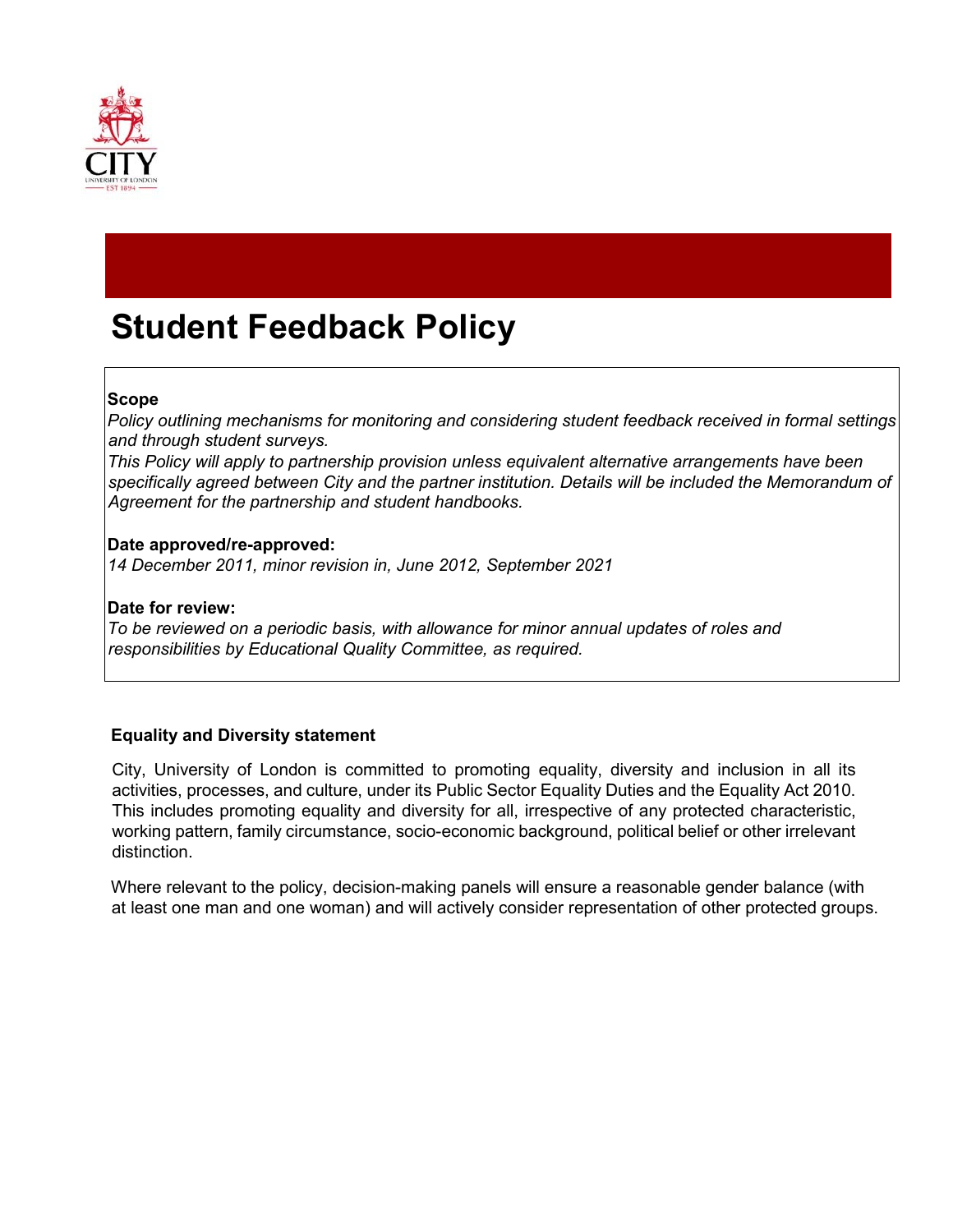# **Student Feedback Policy**

**Principles** Feedback from students is essential to inform the development of the University's programmes and to help shape all aspects of their current and future learning and broader experience. The University actively seeks and encourages students to share their views. Our approach aims to create openness, responsiveness and a sense of partnership.

If staff have any questions or would like to discuss gathering student feedback, please contact the Student Communications and Voice team.

# **How feedback is received**

In addition to day-to-day dialogue between students and staff, feedback is received from students in more formal settings. These include:

- **Programme-based Staff-Student Liaison Committees for engaging with students; considering their in Fig. 3.** views on the quality of the programme; seeking views on strengths, areas for improvement and responding to issues raised.
- **School-based Student Experience Committee (for some Schools known as the Student** Experience Forums), responsible for discussion and provision of advice on matters concerning the broader student experience.
- **Membership of committees and working groups in the broader University academic governance** structure (e.g. Boards of Studies, Senate) and the Governing Body.
- **Membership of Programme Approval and Periodic Review panels and broader strategic working** groups about the future development of the University.
- Regular meetings between the Students' Union Sabbatical Team and University management.

#### **Central survey campaign**

The University also regularly invites students to participate in anonymous surveys (Appendix 1). The central surveys take place in a single 'survey window' in Term 2, with activity to close the feedback loop from the previous year taking place in Term 1. This principle enables the University to work in conjunction with the Students' Union to undertake targeted promotional work which highlights changes as a result of feedback both at School and University level with the aim of eliciting high rates of participation.

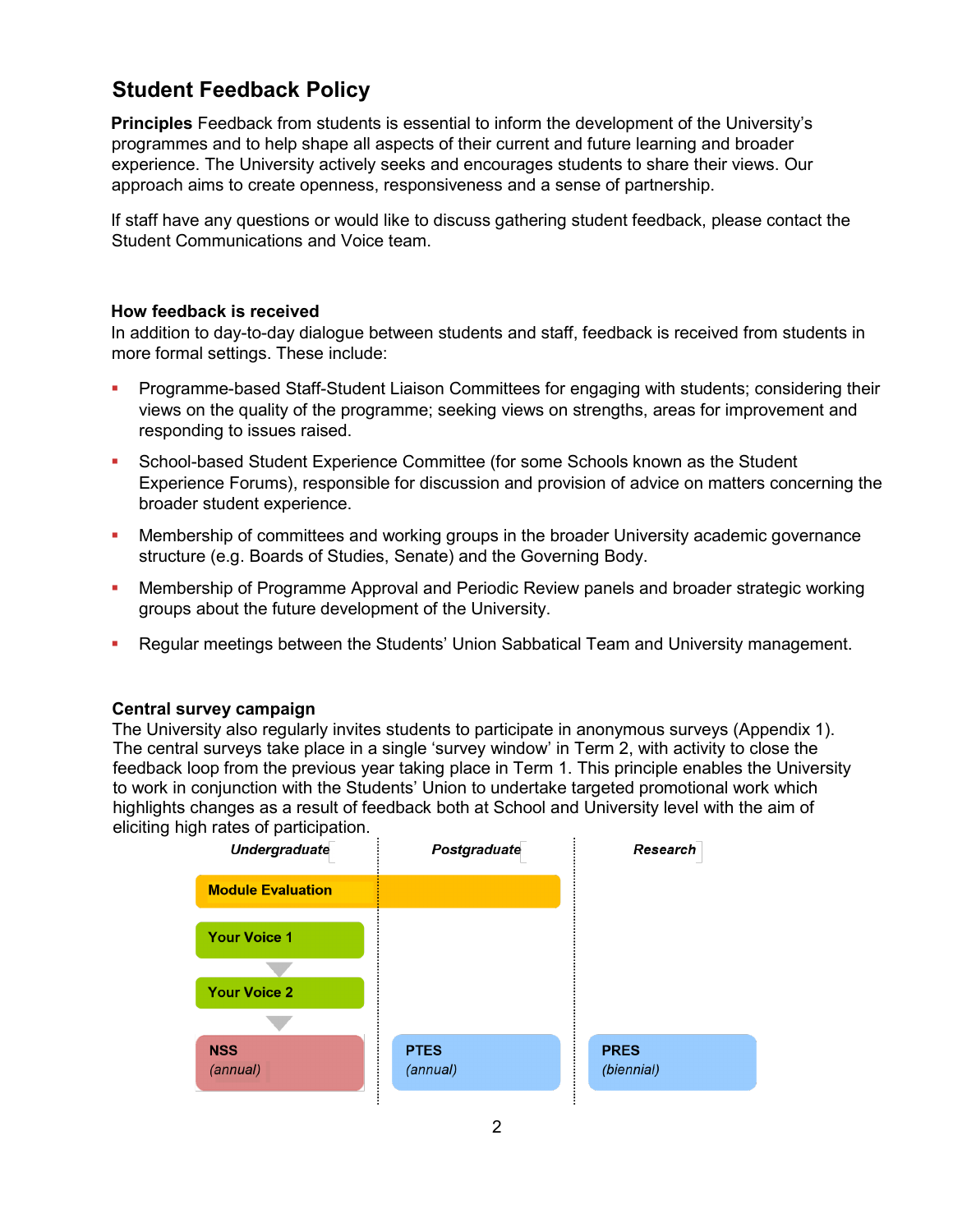The University invites students to participate in only one programme-related survey per year. This approach is to minimise survey fatigue as well as to target the most relevant feedback from our students to monitor and enhance their experience.

Question sets for Your Voice Surveys mirror the National Student Survey (NSS) questions, with an additional transition from college to University question in Your Voice 1. The aim of this is to prepare students from their first year of study for the upcoming NSS survey in their final year of study. Your Voice and NSS are designed to track student satisfaction across three years of our undergraduate provision. The Postgraduate Taught Experience Survey (PTES) and Postgraduate Research Experience Survey (PRES) are designed to measure satisfaction at postgraduate level. All questions for the Your Voice surveys are approved by Senate. Question sets for the NSS, PTES and PRES survey are set nationally.

All undergraduate and taught postgraduate students are also invited to participate in online module evaluation each term. The University operates a common question set for module evaluation so that we are consistent in how we monitor the quality of our taught programmes as detailed in the Module Evaluation Policy. The survey questions are designed to gather constructive feedback directly from students so we can understand what worked well on the module and what could be improved in future.

Module evaluation takes place in addition to informal check-in discussions that may take place between students and staff during a module. Should any urgent matters occur during the module, these should be raised immediately with the module leader, programme staff, or Staff-Student Liaison Committee so that a resolution can be discussed as soon as possible.

Further information about the survey questionnaires and process can be found on the [Student Hub](https://studenthub.city.ac.uk/student-administration/online-module-evaluation-at-city/_nocache)  [Module Evaluation pages.](https://studenthub.city.ac.uk/student-administration/online-module-evaluation-at-city/_nocache)

#### **Consideration of Feedback**

Feedback from students will comprise both positive experiences and areas for development. Where actions need to be taken, the nature of the feedback will indicate who needs to address this. Day-to-day matters relating to programme content and delivery will normally be addressed by the Programme Director and Programme Team. Broader issues may require management action at Departmental, School or University level. Student-Staff Liaison Committees (SSLCs) are the main forum where all student feedback is discussed between staff and students. Where feedback indicates that actions are required beyond the Programme Team, these will be referred.

All feedback and associated actions, including those that will be undertaken beyond the programme team, will be recorded, tracked and monitored within the Annual Programme Evaluation (APE) plan. This rolling document will be used throughout the year as the definitive programme development plan. It makes provision for identification of issues, proposed action that will be taken, who is responsible for taking the action and when it is likely to be achieved.

Each SSLC should have the APE as a standing agenda item and will monitor progress. Plans should be kept up to date and published to all students on that programme, for example, via Moodle. Minutes arising from SSLCs and Student Experience Committees (SEC) must also be published to all students within two weeks of the meeting with actions incorporated into the APE plan or crossreferenced appropriately. Where it is not possible to take action in response to feedback from students, the rationale for this should be discussed at SSLCs and made available to the wider student cohort.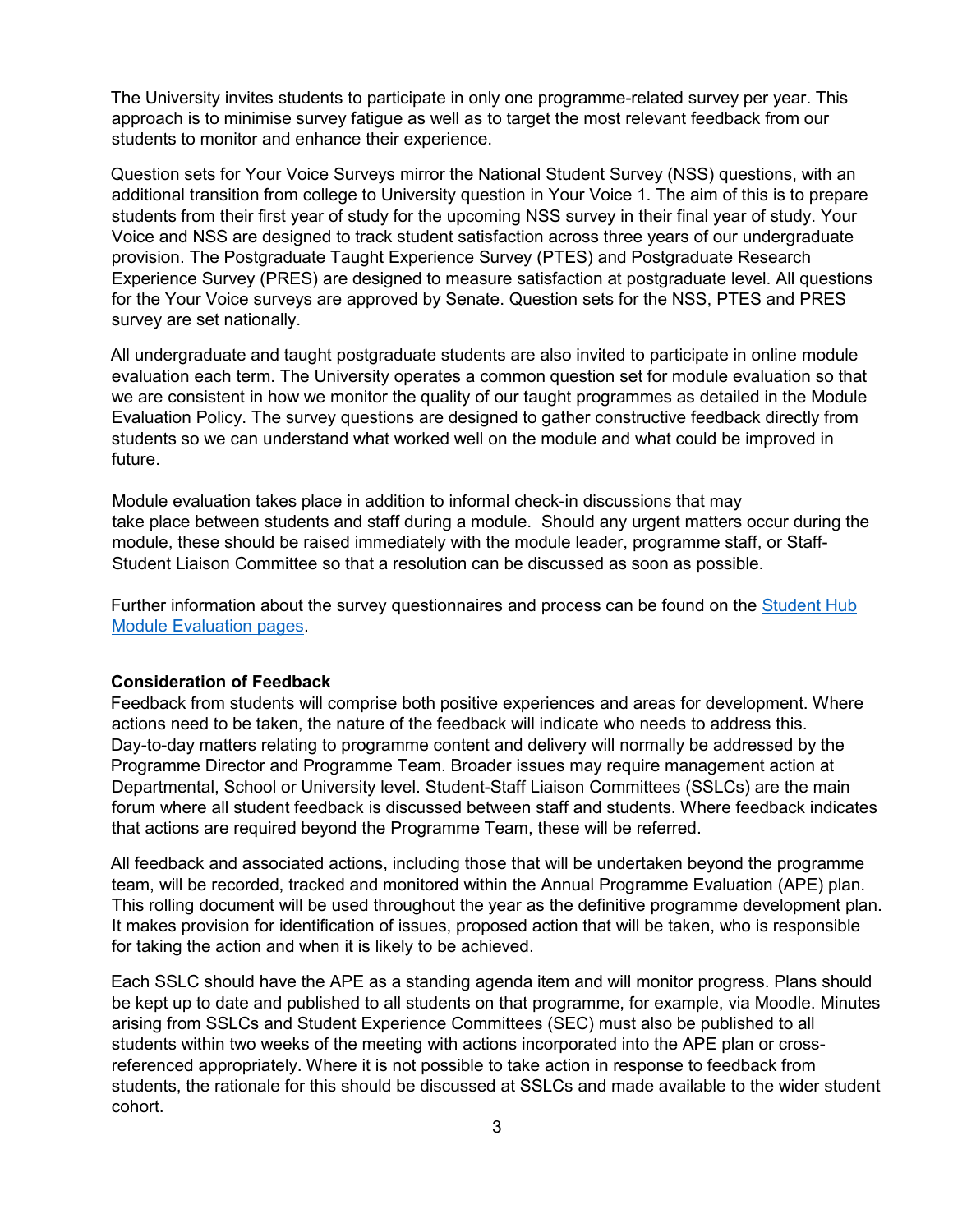#### **Monitoring of issues and actions**

Boards of Studies are responsible for monitoring APE plans and ensuring that actions are being taken in response to issues arising. Boards of Studies are also responsible for monitoring response rates for student surveys and for determining action to improve them, where necessary.

Senate takes an overview of Boards of Studies minutes to ensure APE plans are being monitored. In addition, Senate receives termly reports of collated themes arising from School Student Experience Committees to identify current view of students about their broader experience and to ensure actions are in place. Senate also takes an overview of Your Voice and NSS, PTES and PRES outcomes.

#### **Additional surveys**

From time to time, there will be proposals for additional mechanisms to be used to gather feedback from students on specific topics. Any such proposals at School-level will require consideration and approval by the Board of Studies so as to ensure they are valuable and will feed into formal oversight mechanisms stated in this policy, and should be reported to Student and Academic Services.

Normally, extra surveys must be timed so that they do not coincide with the spring term 'survey window.' No University-wide surveys may be undertaken without the approval of Vice President Education. All proposals, including any suggested by Professional Services, should be discussed with Student Communications and Voice manager and are subject to final approval by the Vice President Education.

| What                 | When                                             | <b>Who</b>                    | <b>How</b>                                | Programme<br>consideration                                                                           | <b>University</b><br>consideration                                                                      |
|----------------------|--------------------------------------------------|-------------------------------|-------------------------------------------|------------------------------------------------------------------------------------------------------|---------------------------------------------------------------------------------------------------------|
| Module<br>evaluation | Each term<br>during module<br>teaching<br>period | All UG and<br>PG.<br>students | Online<br>questionnaire,<br>set questions | SSLCs and<br>Programme<br>Committees.<br>Actions in APEs<br>Oversight by<br><b>Boards of Studies</b> | Aggregate reports at<br>Senate. Common<br>themes to inform<br>Learning and<br><b>Teaching Committee</b> |
| Your Voice 1         | Annual<br>Conducted<br>February/<br>March        | 1st year UG<br>students       | Online survey                             | SSLCs and<br>Programme<br>Committees.<br>Actions in APEs<br>Oversight by<br><b>Boards of Studies</b> | Aggregate reports at<br>ExCo/Senate<br>Common themes<br>within LT Operational<br>Plan                   |

# **Appendix 1 – Framework of surveys**